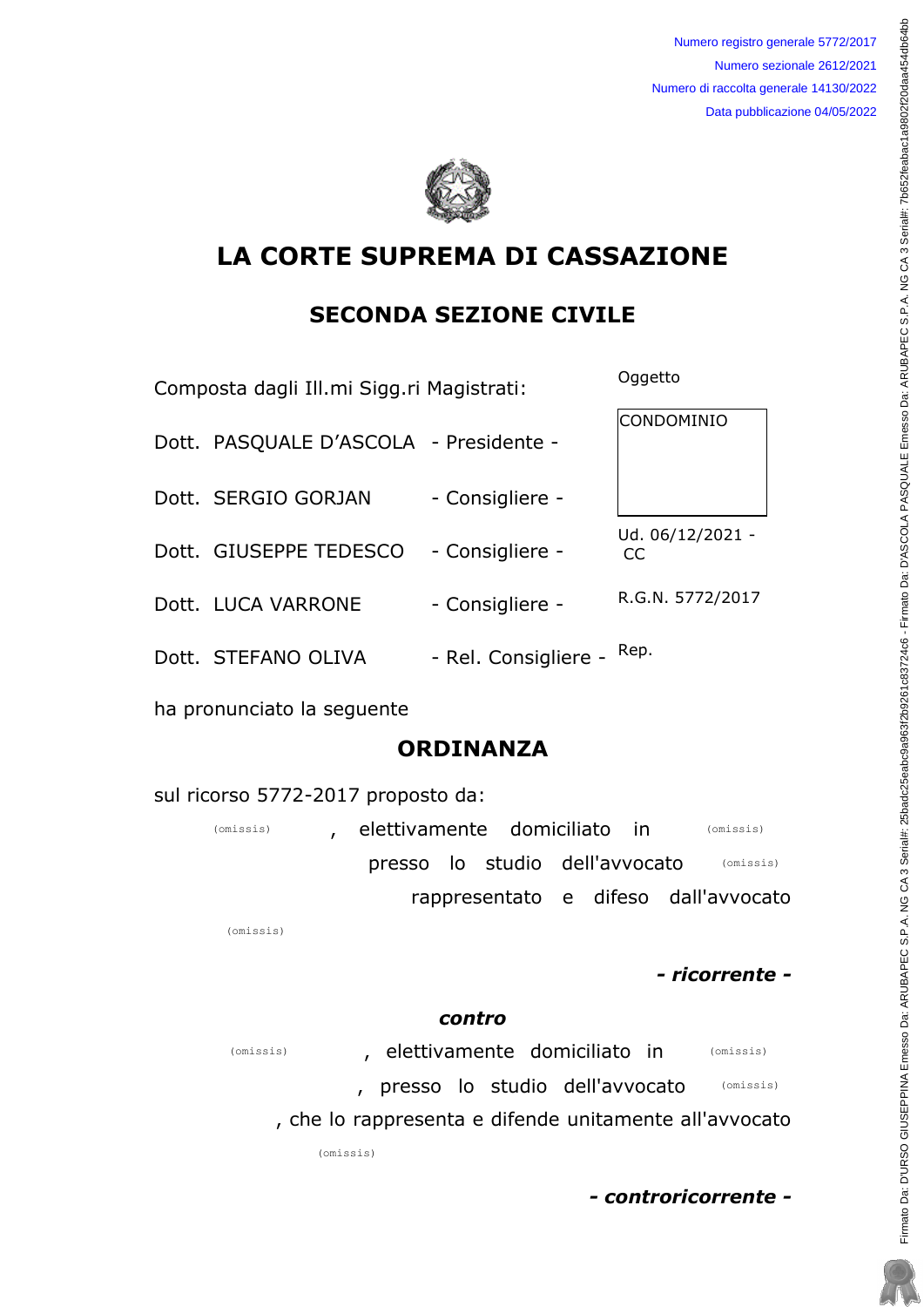$(missis)$ 

#### - intimati -

avverso la sentenza n. 1135/2016 della CORTE D'APPELLO di BARI, depositata il 29/11/2016;

udita la relazione della causa svolta nella camera di consiglio del 06/12/2021 dal Consigliere Dott. STEFANO OLIVA

### **FATTI DI CAUSA**

Con atto di citazione notificato il 28.11.2002 (omissis)

evocavano in giudizio e  $(omissis)$ (omissis) innanzi il Tribunale di Putignano, allegando di essere proprietari di un appartamento sito nel condominio in cui è collocato l'alloggio del convenuto ed invocando la declaratoria del loro diritto di uso esclusivo sul giardino sito all'interno dell'edificio. Si costituiva il convenuto, resistendo alla domanda e deducendo di essere titolare del diritto di uso sul giardino, in base all'atto di permuta a rogito (omissis), in virtù del quale (omissis) del notaio (omissis) del

> dante causa del (Omissis), aveva ceduto a  $(omissis)$

la proprietà del terreno sul quale era poi stato edificato il condominio, mentre il secondo aveva ceduto al primo la proprietà di un appartamento sito nel fabbricato da realizzare, con relativi diritti sulle parti comuni dell'edificio; appartamento che era stato consegnato con successiva scrittura privata del 6.12.1990. Il convenuto aggiungeva che solo in data 15.10.1992 il costruttore, (omissis) comunicato all'amministratore aveva del condominio, costituito in precedenza, in occasione della vendita delle varie unità immobiliari, che il regolamento condominiale non era quello consegnato in origine, secondo cui i giardini erano compresi tra i beni di proprietà comune, ma altro, in base al quale detti spazi erano, invece, indicati come in uso esclusivo di alcuni condomini, proprietari degli appartamenti siti al piano rialzato dell'edificio.

 $2$  di  $8$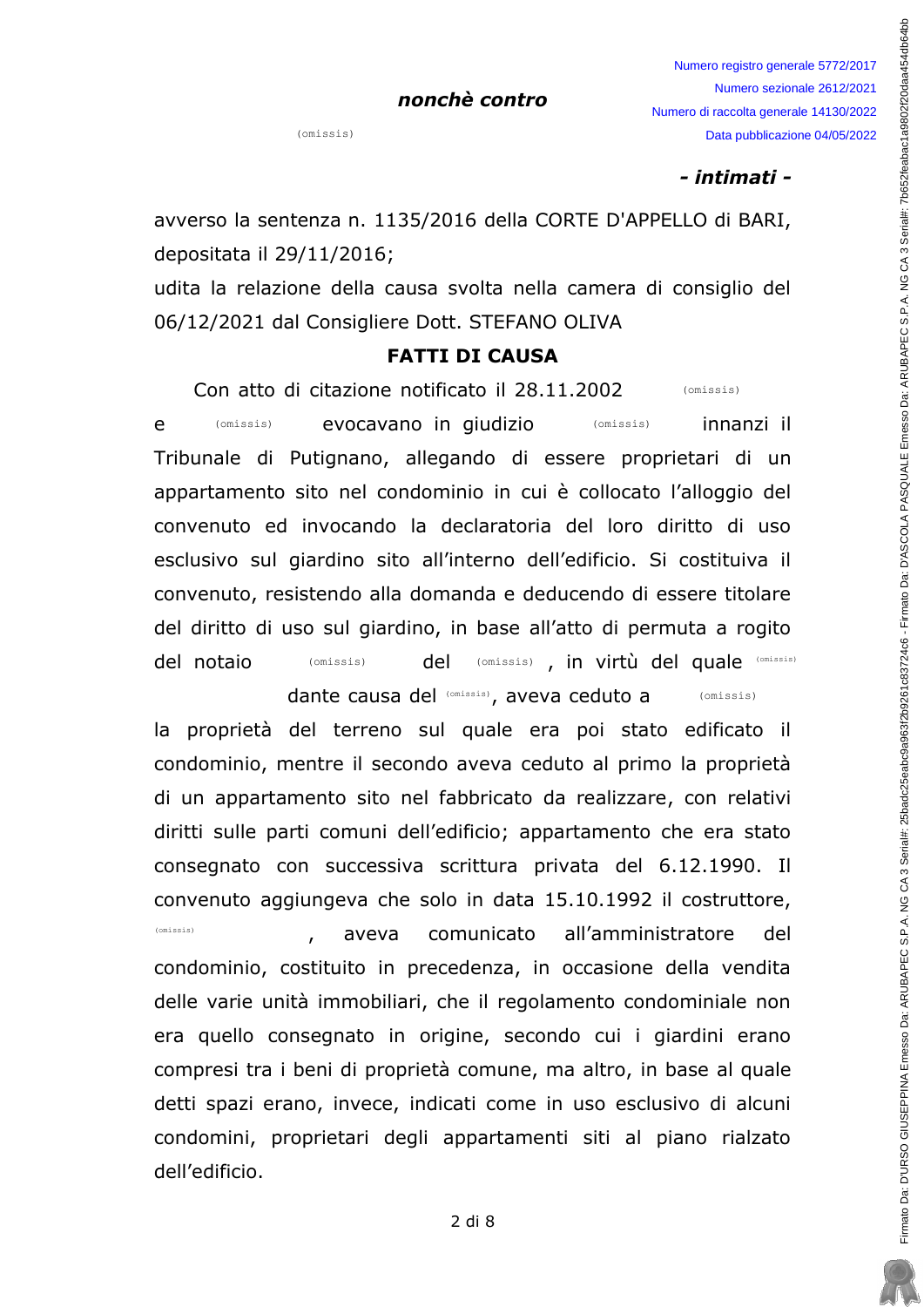Con sentenza n. 90/2010 il Tribunale di Bari, sezione<br>Con sentenza n. 90/2010 il Tribunale di Bari, sezione distaccata di Putignano, rigettava la domanda proposta dagli attori, riconoscendo che la limitazione sul diritto di uso degli spazi a giardino non era opponibile al convenuto (Omissis).

Interponevano appello gli originari attori e la Corte di Appello di Bari, con l'impugnata sentenza, n. 1135/2016, nella resistenza del (Omissis), accoglieva il gravame, riconoscendo al (Omissis) e alla (omissis) l'uso esclusivo del giardino di pertinenza del loro appartamento.

Propone ricorso per la cassazione di detta decisione (Omissis) , affidandosi ad un unico motivo.

Resiste con controricorso (omissis)

(omissis)  $(omissis)$ , intimati, non hanno svolto  $\mathbf{e}$ attività difensiva nel presente giudizio di legittimità.

In prossimità dell'adunanza camerale la parte ricorrente ha depositato memoria.

### **RAGIONI DELLA DECISIONE**

Con l'unico motivo di ricorso, il ricorrente lamenta la violazione e falsa applicazione dell'art. 1138 c.c. e l'omesso esame di un fatto decisivo, in relazione all'art., 360, primo comma, nn. 3 e 5, c.p.c., perché la Corte di Appello non avrebbe considerato che il regolamento condominiale, di natura convenzionale, che prevedeva il diritto di uso esclusivo del giardino di cui è causa in capo agli odierni controricorrenti, era successivo alla data dell'acquisto del diritto di proprietà da parte del ricorrente, e dunque non poteva essergli opposto.

La censura è fondata.

Il ricorrente ha acquistato la proprietà della sua porzione immobiliare, compresa nell'ambito del condominio del fabbricato eretto dal (omissis), dagli eredi di  $(omissis)$ , il quale a sua volta l'aveva acquistata in virtù della permuta sottoscritta con lo stesso (Omissis), con la quale il (omissis) aveva ceduto al (Omissis) il terreno,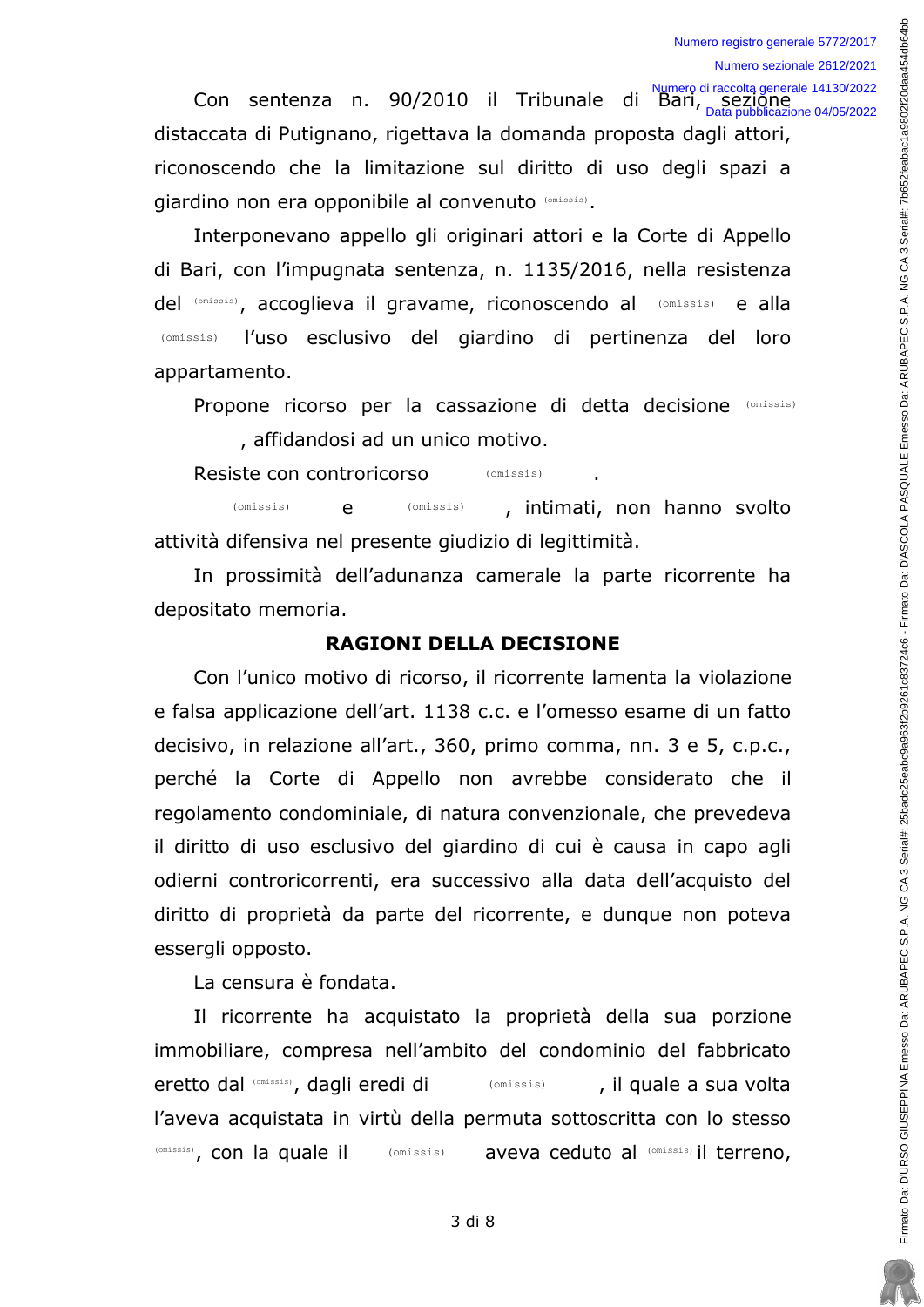#### Numero registro generale 5772/2017

Numero sezionale 2612/2021<br>Led il secondo si era a sua volta impegnato a cedergli la proprietà di un immobile compreso nel fabbricato erigendo sul Daterreno.com 04/05/2022 permutato. In proposito, va ribadito che "Il contratto avente ad oggetto la cessione di un'area edificabile in cambio di un appartamento sito nel fabbricato che sarà realizzato a cura e con i mezzi del cessionario può integrare tanto gli estremi della permuta tra un bene esistente ed un bene futuro quanto quelli del negozio misto caratterizzato da elementi propri della vendita e dell'appalto, ricorrendo la prima ipotesi qualora il sinallagma contrattuale consista nel trasferimento della proprietà attuale in cambio della cosa futura (l'obbligo di erigere il manufatto collocandosi, consequentemente, su di un piano accessorio e strumentale), verificandosi la seconda ove, al contrario, la costruzione del fabbricato assuma rilievo centrale all'interno della convenzione pegoziale, e la cessione dell'area costituisca soltanto lo strumento prodromico onde consequire tale, primario obbiettivo. La indagine sul reale contenuto delle volontà espresse nella convenzione negoziale de qua, risolvendosi in un apprezzamento di fatto, è riservata al giudice di merito ed è, consequentemente, incensurabile in Cassazione se sorretta da adequata motivazione" (Cass. Sez. 1, Sentenza n. 11643 del 21/11/1997, Rv. 510250; cfr. anche Cass. Sez. 2, Sentenza n. 5322 del 20/05/1998, Rv. 515928; Cass. Sez. 1, Sentenza n. 28479 del 22/12/2005, Rv. 585604). Numero di raccolta generale 14130/2022

La Corte di Appello ha, nel caso di specie, ritenuto che il trasferimento dell'immobile attribuito dal (Omissis) al (Omissis) costituisse il "corrispettivo" della cessione, da parte del secondo al primo, del suolo sul quale sorge l'immobile oggetto di causa. Di consequenza, il contratto intercorso tra le richiamate parti è stato configurato dal giudice di merito come permuta e nessuna delle parti, in proposito, ha sollevato censure.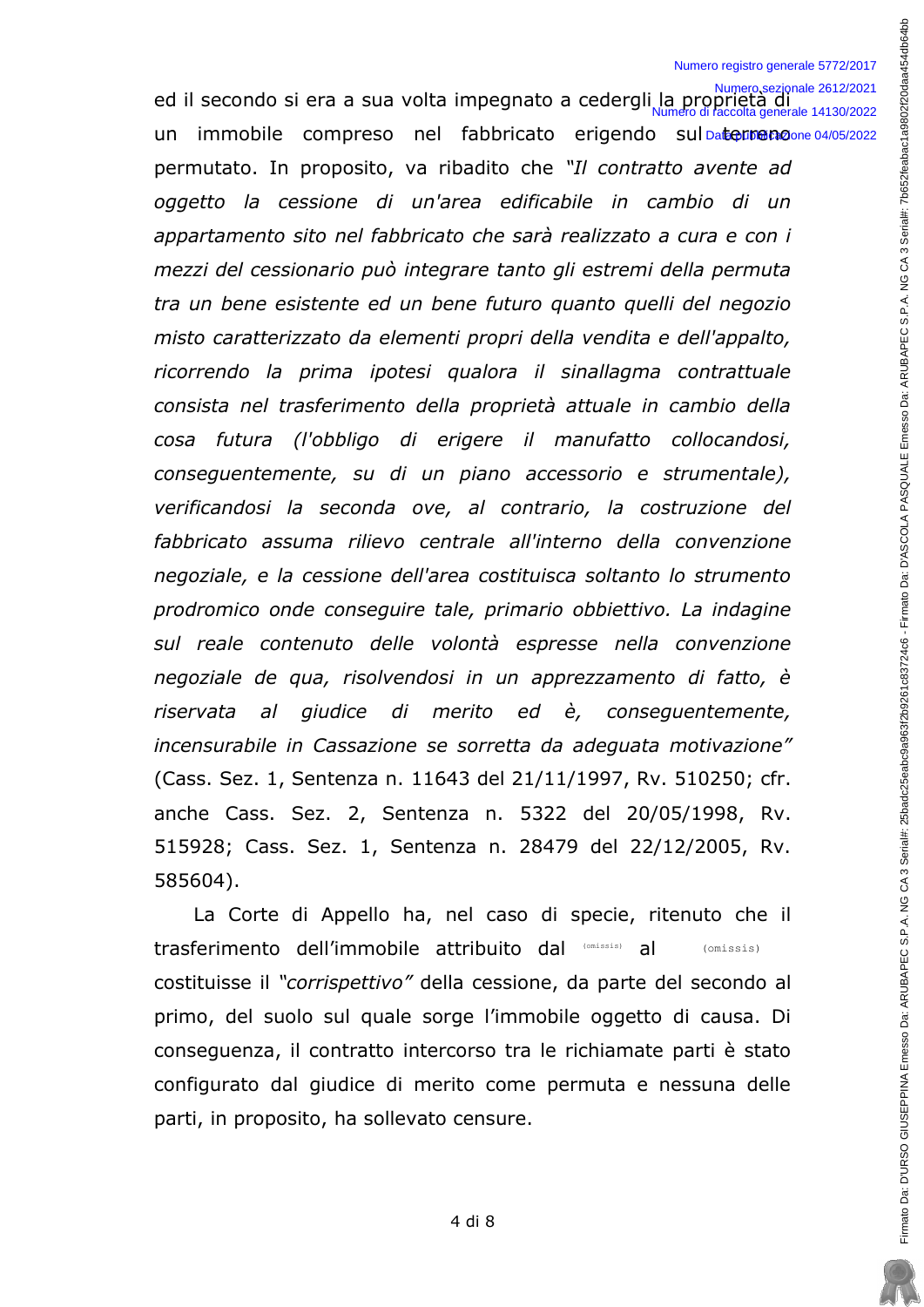Poiché, secondo la ricostruzione in fatto operata dalla Corte territoriale, gli originali contraenti avevano realizzato la cessione chione 04/05/2022 un terreno contro quella di un appartamento collocato nell'edificio che avrebbe dovuto essere realizzato sul suolo ceduto, la permuta aveva evidentemente effetti obbligatori, considerato che uno dei due termini del negozio era rappresentato da un immobile futuro. In proposito, va ribadito il principio per cui "In caso di permuta obbligatoria, così come nell'ipotesi di vendita obbligatoria, l'effetto traslativo non è immediato, ma è differito e fatto dipendere da ulteriori eventi, come l'acquisto della cosa da parte di un permutante o la venuta ad esistenza della cosa medesima" (Cass. Sez. 2, Sentenza n. 25603 del 30/11/2011, Rv. 620129). In tal caso, vertendosi in materia di contratto avente ad oggetto il trasferimento della proprietà di un immobile futuro, "... la forma scritta è necessaria solo per la stipulazione del contratto ad effetti obbligatori e non anche per l'individuazione del bene, la cui proprietà è trasferita non appena lo stesso viene ad esistenza" (Cass. Sez. 1, Sentenza n. 9994 del 16/05/2016, Rv. 639800). Tanto è vero che, anche ai fini dell'imposta di registro, "... ai fini del regime tributario applicabile al contratto di permuta di cosa presente (terreno) con cosa futura (manufatto edilizio, da costruire sull'area edificabile a cura e con i mezzi dell'acquirente), la tassazione va determinata con riferimento al momento dell'evento traslativo, configurabile nella conclusione del processo edificatorio nelle sue componenti essenziali, ancorchè nel relativo atto sia dichiarato che il trasferimento del bene immobile avviene con effetto ex tunc" (Cass. Sez. 5, Sentenza n. 6171 del 10/03/2017, Rv. 643459).

Di conseguenza, il condominio è venuto ad esistenza quando, materialmente, il (Omissis) ha ultimato l'edificazione dell'immobile eretto sul terreno cedutogli dal  $(omissis)$ In questo momento, infatti, il trasferimento immobiliare oggetto dell'originario contratto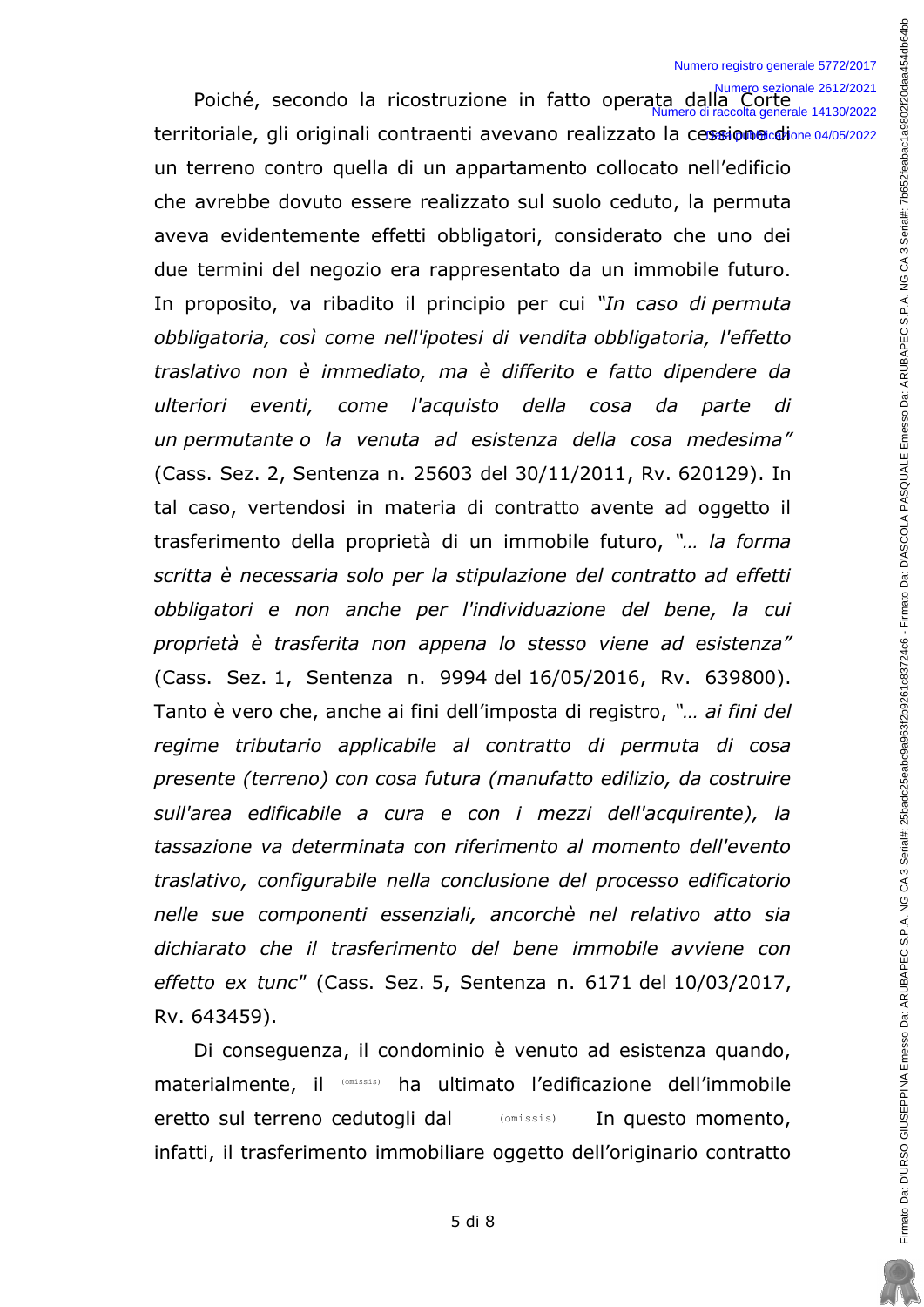di permuta obbligatoria si è realizzato, a seguito della venuta ad<br><sup>Numero di raccolta generale 14130/2022</sup> esistenza della cosa futura che ne costituiva oggetto. Data pubblicazione 04/05/2022

Nel caso di specie, il ricorrente deduce che l'appartamento permutato era stato consegnato al (omissis) iL. (omissis) (cfr. pag. 3 del ricorso). Tale circostanza, non specificamente contestata dalla parte controricorrente, evidenzia che il primo trasferimento immobiliare, previsto dalla permuta intercorsa tra il (Omissis) ed il

(omissis) si è concluso prima del 22.12.1990, data in cui, secondo la sentenza impugnata, il regolamento di condominio contenente l'indicazione dell'uso esclusivo degli spazi adibiti a giardino risulterebbe per la prima volta allegato ad un atto di compravendita di una unità immobiliare compresa nell'edificio di cui è causa (cfr. pag. 3 della sentenza). L'errore in cui è incorso il giudice di merito consiste nell'aver ritenuto che il condominio fosse venuto ad esistere il 22.12.1990, e non invece -come in effetti era accaduto- nel momento, anteriore, in cui il (Omissis) aveva consegnato al l'immobile oggetto della permuta sottoscritta il  $(omissis)$ 7.3.1988; su tale erroneo presupposto, la Corte distrettuale ha ravvisato l'opponibilità del regolamento condominiale anche al  $(omissis)$ 

In argomento, è opportuno ribadire che "Il regolamento di condominio, predisposto dall'originario unico proprietario dell'edificio, vincola chi abbia acquistato le singole unità immobiliari successivamente alla sua predisposizione purché richiamato ed approvato nei singoli atti di proprietà, in modo da far parte per relationem del loro contenuto" (Cass. Sez. 2, Sentenza n. 19798 del 19/09/2014, Rv. 633359). Di conseguenza, "Con il regolamento di condominio predisposto dall'originario unico proprietario dell'intero edificio, ove sia stato accettato dagli iniziali acquirenti dei singoli appartamenti e regolarmente trascritto nei registri immobiliari, può essere attribuita la comproprietà di una o più cose, non incluse tra quelle elencate nell'art. 1117 c.c., a tutti i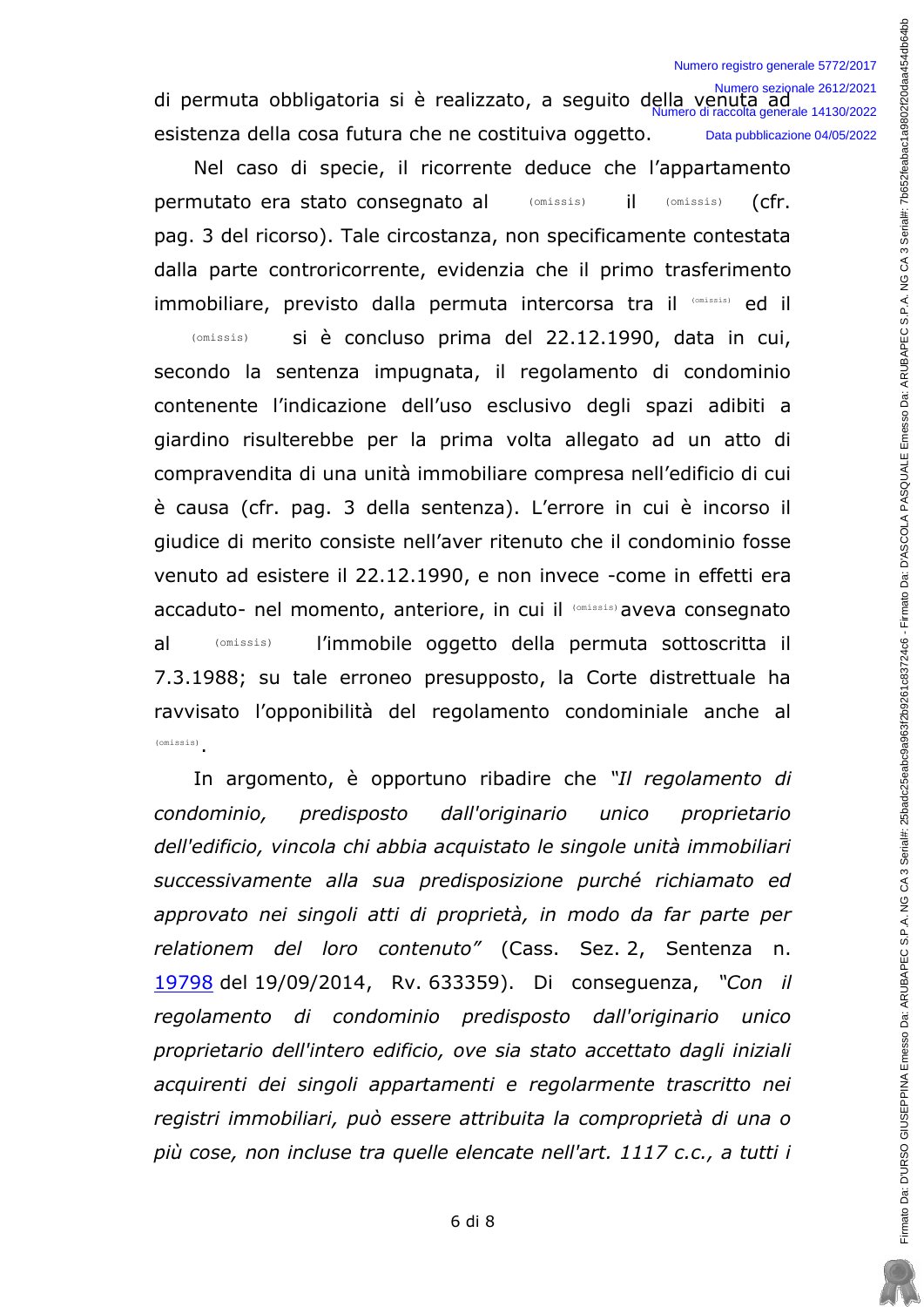#### Numero registro generale 5772/2017

condomini o soltanto a quelli cui appartengono alcune determinate unità immobiliari; in tal caso colui al quale sia trasferita la proprietà ne 04/05/2022 di uno di tali immobili, diviene comproprietario della cosa in base al regolamento condominiale anche se di essa non vi sia alcun accenno nel titolo d'acquisto e tale qualità è opponibile a tutti coloro che acquistino successivamente le varie unità immobiliari" (Cass. Sez. 2, Sentenza n. 15794 del 11/11/2002, Rv. 558386). Allo stesso modo, il regolamento può contenere clausole che disciplinano l'uso ed il godimento dei servizi e delle parti comuni, ovvero restringono i poteri e le facoltà sulle proprietà esclusive dei singoli partecipanti, nel qual caso esso costituisce la fonte di servitù reciproche su queste ultime  $(cfr.$ Cass. Sez. 2, Sentenza n. 14898 del 13/06/2013, Rv. 626818).

Ciò vale, tuttavia, "... solo per coloro che successivamente acquistano le singole unità immobiliari, ma non per coloro che abbiano acquistato le unità immobiliari prima della predisposizione del regolamento stesso, ancorché nell'atto di acquisto sia posto a loro carico l'obbligo di rispettare il regolamento da redigersi in futuro, mancando uno schema definitivo, suscettibile di essere compreso per comune volontà delle parti nell'oggetto del negozio; pertanto, in questa ultima ipotesi, il regolamento può vincolare successivamente alla redazione, l'acquirente solo se, sua quest'ultimo vi presti adesione. Tale adesione -e quindi la volontà del condominio di accettare le disposizioni del regolamento condominiale limitative del diritto di proprietà sulle parti esclusive del suo immobile- deve risultare per iscritto, in modo chiaro ed inequivocabile e non per fatti concludenti, non potendo pertanto costituire adesione, con i consequenti effetti vincolanti, l'applicazione e la presa di cognizione del regolamento stesso" (Cass. Sez. 2, Sentenza n. 9591 del 13/09/1991, Rv. 473843; cfr. anche Cass. Sez. 2, Sentenza n. 856 del 26/01/2000, Rv. 533182 e Cass. Sez. 2, Sentenza n. 15734 del 13/08/2004, Rv. 575550).